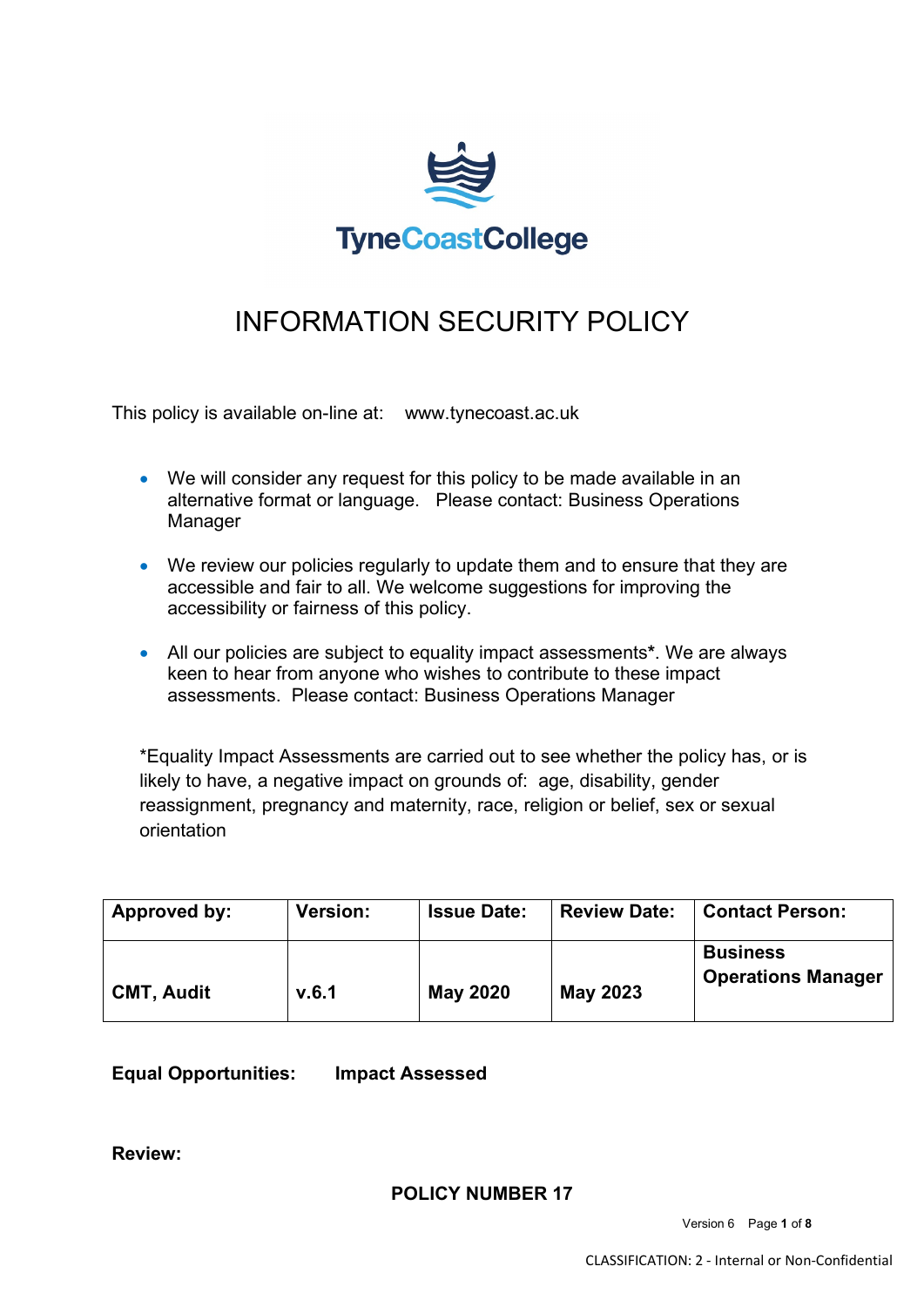## **Information Security Policy**

### **1. Policy Statement**

Data plays an essential part in both the teaching and administrative services of Tyne Coast College. Ensuring the security of this data and the systems on which it is hosted is necessary to fulfill our obligations to the providers of this data and to protect the data and systems from accidental or deliberate damage, loss or corruption.

## **2. Scope**

For the purposes of this policy the term data encompasses all data, stored electronically, or on paper.

Any data stored on College owned equipment, or produced by persons in the employ of the College as part of their duties is considered to be owned by the College and therefore subject to this policy.

Every person handling data or using College systems, whether a member of staff or a student, should be accountable for their actions and have a duty of care to ensure due diligence is afforded to data security.

## **3. Legislation**

Access and use of data must be made in compliance with all appropriate legislation, which includes but is not limited to:

- General Data Protection Regulation
- Data Protection Act 1998
- The Computer Misuse Act 1990
- Copyright Designs and Patents Act 1988
- Malicious Communications Act 1988
- Criminal Justice and Public Order Act 1994

## **4. Responsibilities**

- 4.1.The Business Operations Manager is responsible for information security management, including ensuring all staff are aware of the policy, have received appropriate training and that suitable systems and process are in place.
- 4.2.All staff have a responsibility to give full and active support to the policy

Version 6 Page **2** of **8**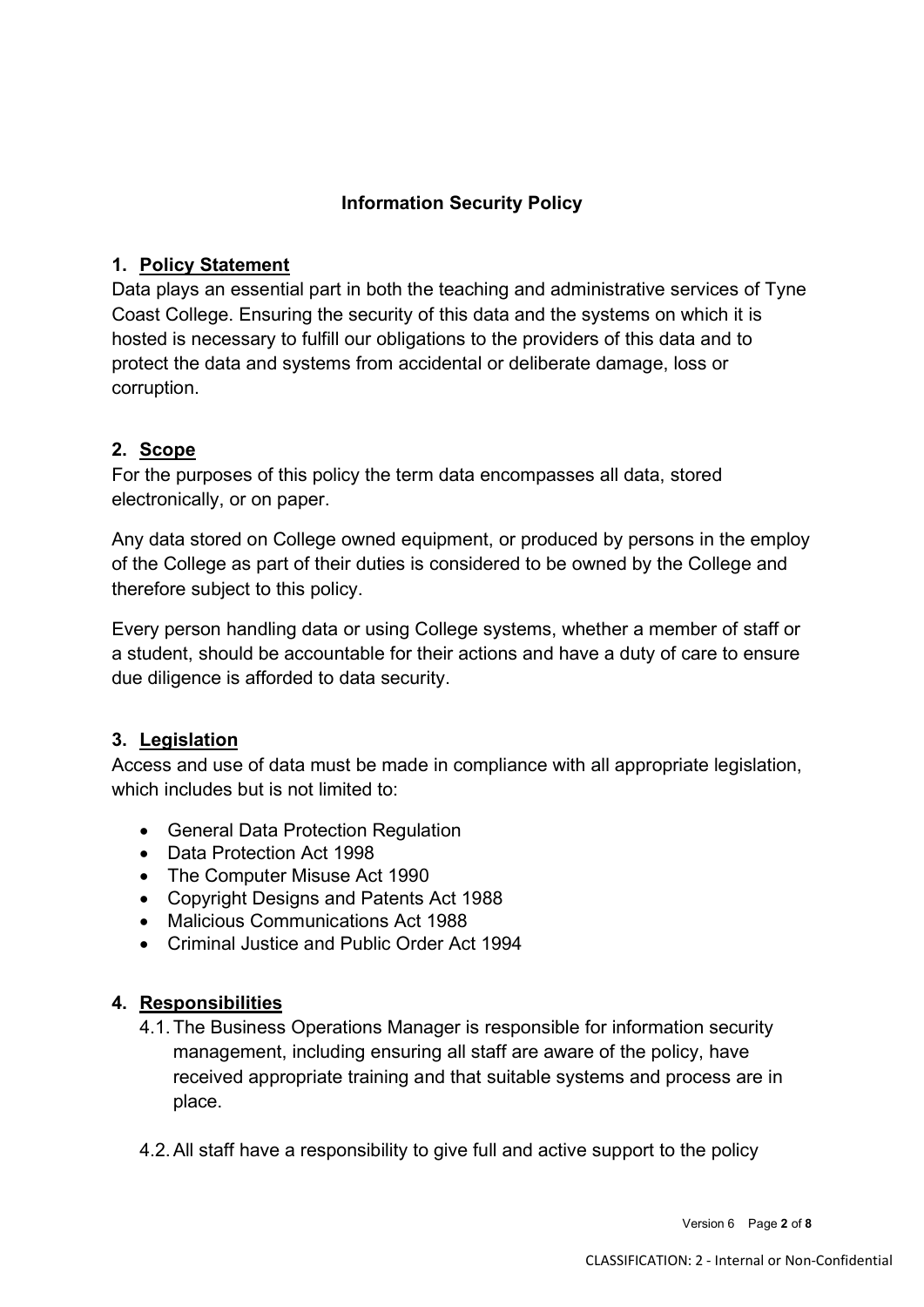- 4.3.All staff are expected to observe the Information Security Policy and associated procedures, both on College premises and outside the College.
- 4.4.Each significant category of data is the responsibility of a designated officer of the College. This person is responsible for the security of that data and determines the standards of confidentiality and requirements for access that apply. Unless specified otherwise this will be assumed to be the relevant Head of School or Head of Service whose department operates the system in question.
- 4.5.The data owner for each system, or their nominated representative, determines who should have access to the data on that system.
- 4.6.The security and operation of central IT systems is the responsibility of the IT Services department. It is IT Services responsibility to ensure that all data systems meet the access requirements defined by the appropriate data owner.
- 4.7.It is the responsibility of any person signing a contract, or otherwise granting access to data, by a  $3<sup>rd</sup>$  party to ensure that the  $3<sup>rd</sup>$  party has adequate data safe guards in place. Data security safe guards providing equivalent protection to those outlined in this document are considered the minimum acceptable standard.

## **5. Classification of Data**

For the purposes of this policy three classifications of data exist

5.1.Public

Data which is already in the public domain, or is intended for circulation to learners, for example, press releases, website content, course notes etc…

5.2.Internal

Data which is widely available to College employees and does not contain indentifable personal data, for example, internal staff briefings, team meeting minutes..

5.3.Confidental

Any information relating to an indentifiable person (i.e. name & address, person code, passport number etc…)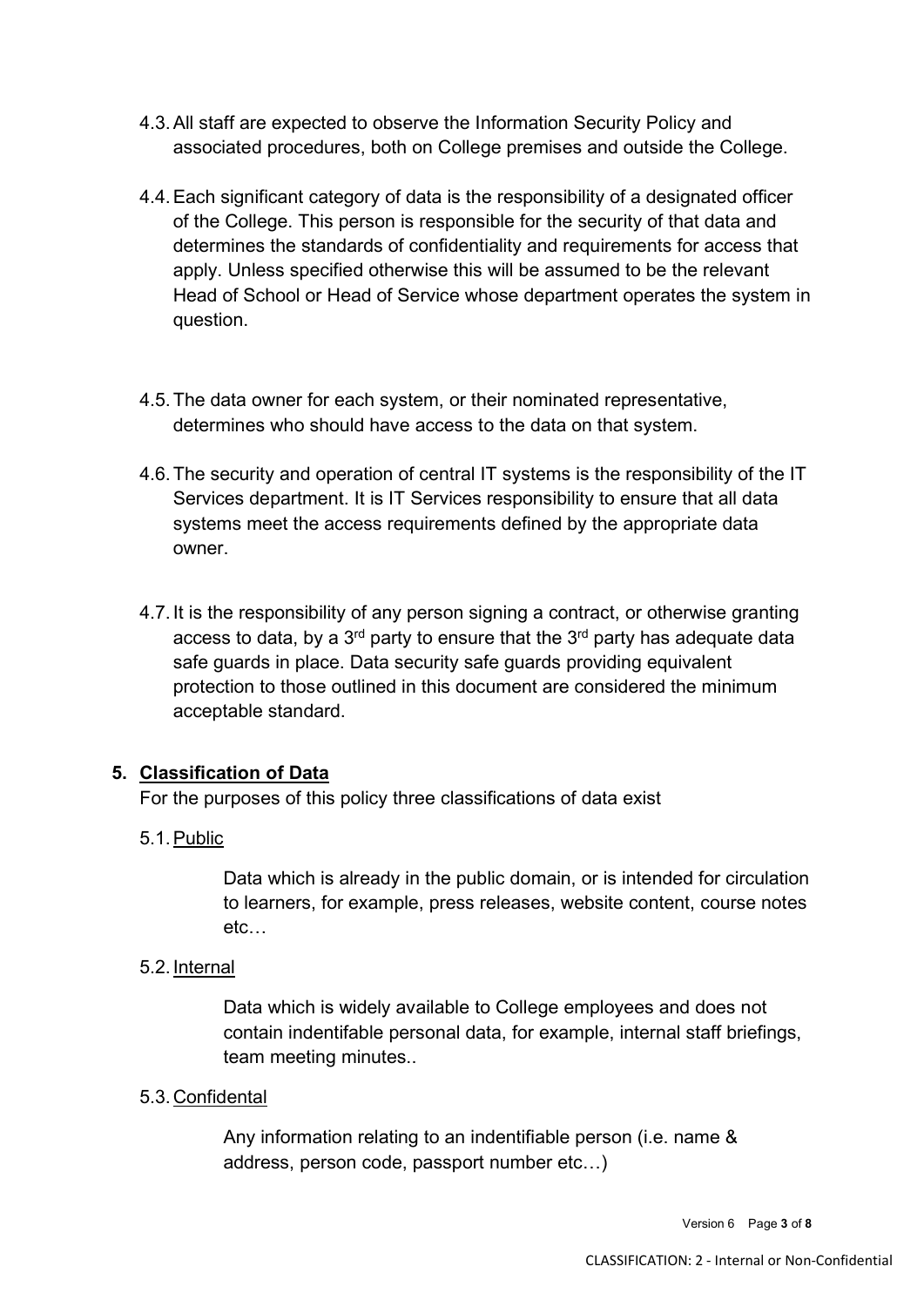Data which may reasonably be expected to be considered personally confidential, or commercially confidential. For example, data or materials pertaining to existing or planned courses which may be of interest to a competing organization.

#### 5.4.Highly Confidental Data

Data that if lost or stolen would be likely to cause damage or distress to one or more individuals.

Data, which if used inappropriately may have a significant impact upon the College or an individual. In particular, employee or learner bank account details or any other data which it is believed could be used for illegal purposes.

Any data identified by the Data Protection Act (1988) as personal sensitive data, specifically data relating to racial or ethnic origin, political opinions, religious beliefs, membership of trade union organisations, physical or mental health, sexual life, offences or alleged offences.

## **6. Actions to Implement and Develop Policy**

#### 6.1.Data Confidentiality

All personal data is maintained for the purpose defined within the Legal Basis for processing statement. The designated Data Protection Officer is responsible for maintaining the Legal bass for processing statement, dealing with subject access requests, maintaining awareness of Data Protection legislation and offering advice on compliance.

#### 6.2.Data Access & Disposal

Access to data is restricted to those who need such access to carry out the duties for which they are employed. Each member of staff who has been granted access is personally responsible for ensuring compliance with this policy, the relevant legislation and the confidentially of the data to which they have been granted access.

When no longer required data must be securely disposed of – shredded for paper records, or securely erased for electronic records. IT services are responsible for the correct disposal of data which is stored on centrally operated servers.

#### 6.3.Physical Security

All reasonable measures must be taken to prevent physical access by unauthorized persons to College data.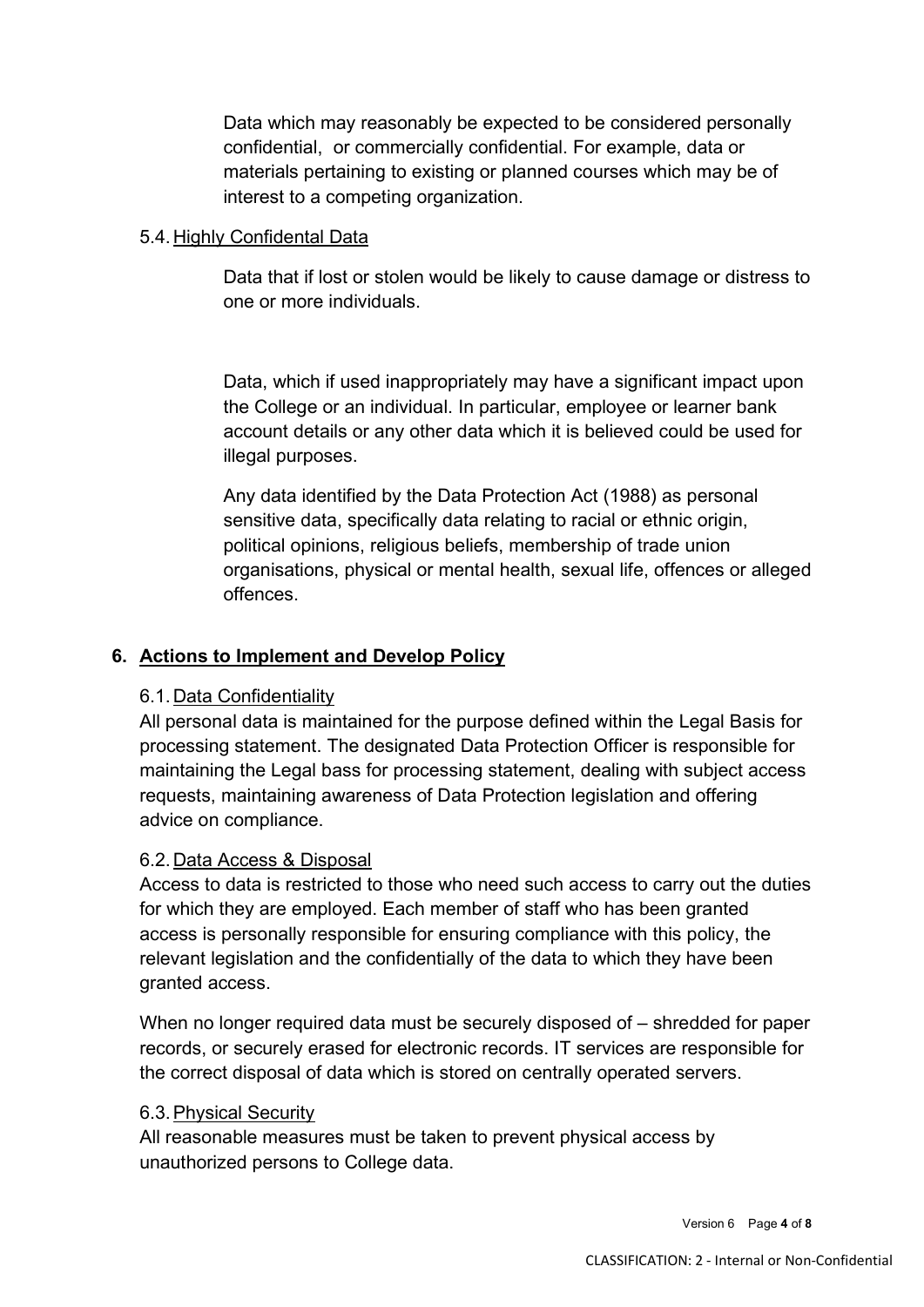Computer workstations which are used to access sensitive data should be logged off or locked when not in use. Electronic devices such as laptops or tablet PC's, and computer media (floppy disks, USB devices, CD-ROM's etc…) that contain sensitive data should not be left unattended when offsite.

Paper copies of data should be stored securely when not in use, examples include, in a locked office, in a locked filling cabinet. Where paper copies of sensitive data are required to be taken offsite they should not be left unattended.

Paper copies of sensitive data should be destroyed when no longer required; this should be achieved by shredding or incineration.

#### 6.4.IT Systems

#### 6.4.1. Access Controls

Electronic access to data is controlled by means of a user's network username and password. Control of network accounts is the responsibility of IT Services. IT services must be notified when staff leave and will be responsible for removing their network accounts. Any files left by that staff member on the College servers will be archived for future retrieval.

Requests for network accounts will only be actioned on production of suitable documentation.

Suitable documentation for staff is considered to be an appropriate communication from HR.

Suitable student documentation is considered to be a current student ID card verified by EBS Agent, or written notification from MIS.

#### 6.4.2. Backups

Backups of central servers will be carried out in line with the IT Services Backup Procedures.

#### 6.4.3. Privacy

The privacy of users' files will be respected, but the College reserves the right to examine systems, folders, files and their contents, to ensure compliance with the law and with College policies and regulations.

#### 6.4.4. Software Assets

To ensure that the use of all software and licensed products within the College complies with the relevant acts for the protection of software, the College will carry out checks from time to time to ensure that only authorised products are being used. Unauthorised copying of software or use of unauthorised products by staff or students are grounds for disciplinary and where appropriate legal proceedings.

#### 6.5.Electronic Storage Systems

Potential data storage locations include, but are not limited to:

Version 6 Page **5** of **8**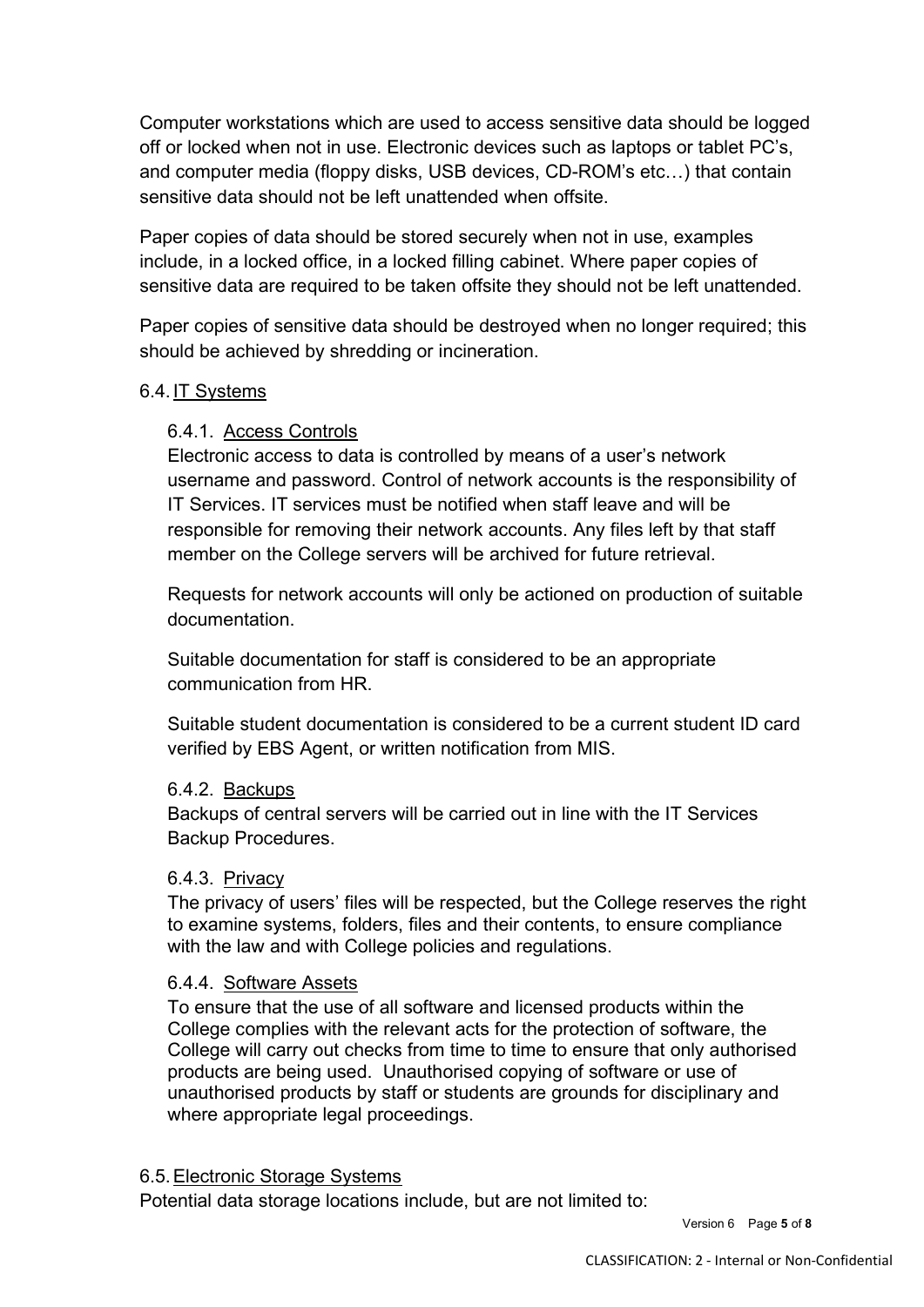- central servers
- departmental servers (i.e. outreach centers)
- personal computers
- portable electronic devices, including:
	- o laptops
	- o Tablet PCs/iPads
	- o Mobile phones
	- o MP3 players
- removable media, including:
	- o floppy/ZIP disks
	- o optical media (CD/DVD)
	- o flash memory devices (USB sticks, SD cards, Compact Flash cards, etc…)
	- o removable hard disks (inc external USB drives)

Data stored on central and departmental servers is the responsibility of IT Services. They will be responsible, on behalf of the relevant data owner, for the security of the data on these systems.

Data should not be stored on the internal hard disks of College workstations without the permission of IT Services.

Full disk encryption must be enabled on laptops that are assigned to staff for use off campus.

#### 6.6.Portable Storage Devices

Data stored on portable electronic devices must be suitably encrypted. Where staff have been issued with a portable storage device by the College they must make use of this device in preference to any personally owned devices.

No data belonging to the College should be stored on privately owned portable data storage devices.

It is the responsibility of the person saving or copying data onto an authorized portable storage device to ensure that adequate backups of the data exist to guard against loss of the portable storage device.

Extremely sensitive data should not be copied onto portable storage devices without first consulting the Business Operations Manager, or their nominated deputy, in regard to appropriate encryption and protection measures.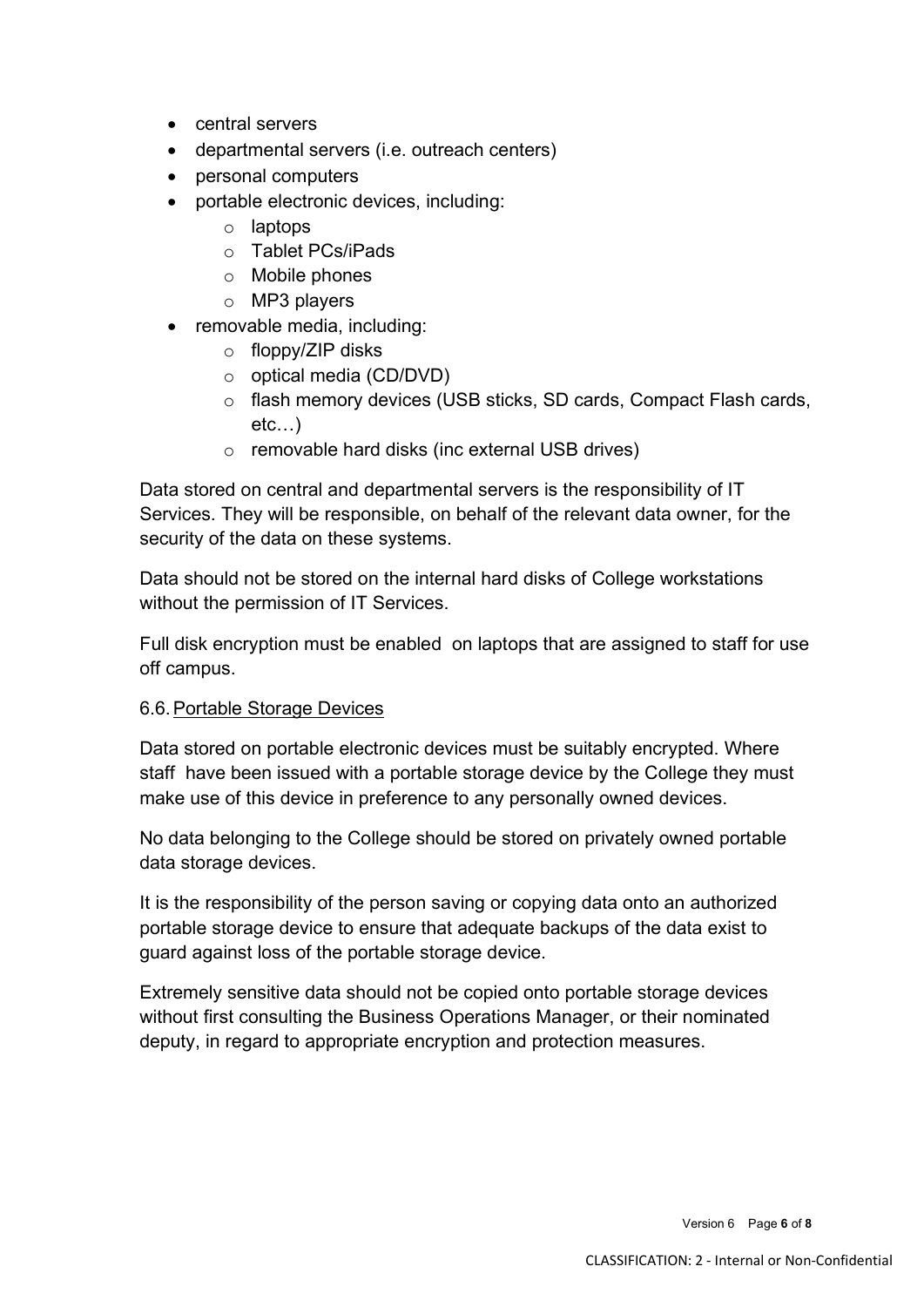## 6.7.Electronic Communications Systems

## 6.7.1. Internal Systems

Responsibility for the security of data transmitted on the College LAN (both wired and wireless) and inter-site WAN connections is the responsibility of the Systems Manager IT on behalf of the Business Operations Manager.

## 6.7.2. External Systems (including internet and e-mail)

Data transmitted over the public internet, or other external networks, is particularly vulnerable to loss or theft. Therefore it is the responsibility of the individual undertaking the transmission to ensure that:

- Sensitive data is appropriately encrypted, or trasnmistted vai approved file transfer systems
- Extremely sensitive data is not transmitted without first consulting the Business Operations Manager, or their nominated deputy, in regard to appropriate encryption and protection measures.

## 6.8.Remote Access

Responsibility for ensuring that this and other relevant polices are complied with when accessing College systems remotely lies with the individual undertaking the access.

## 6.9.Contingency

The IT Services backup policy defines requirements for backup and restoration for all central servers.

## 6.10 Encryption

Only IT Services staff are permitted to encrypted files or other data that is stored on central or departmental servers.

The encryption keys or passwords to any data which is owed by the College, as defined by section 2 of this policy, must be surrended upon receipt of a written instruction from a senior manager of the College. Failure to comply with this instruction may result in disciplinary action.

## **7. Compliance**

Failure to comply with the guidance provided in this policy may result in disciplinary action being taken against the individuals involved under the College's disciplinary procedure. In certain cases this may amount to gross misconduct which will lead to summary dismissal.

In the case of contracted  $3<sup>rd</sup>$  parties who are required to process College data, termination of contract and legal action may result from a failure to ensure that

Version 6 Page **7** of **8**